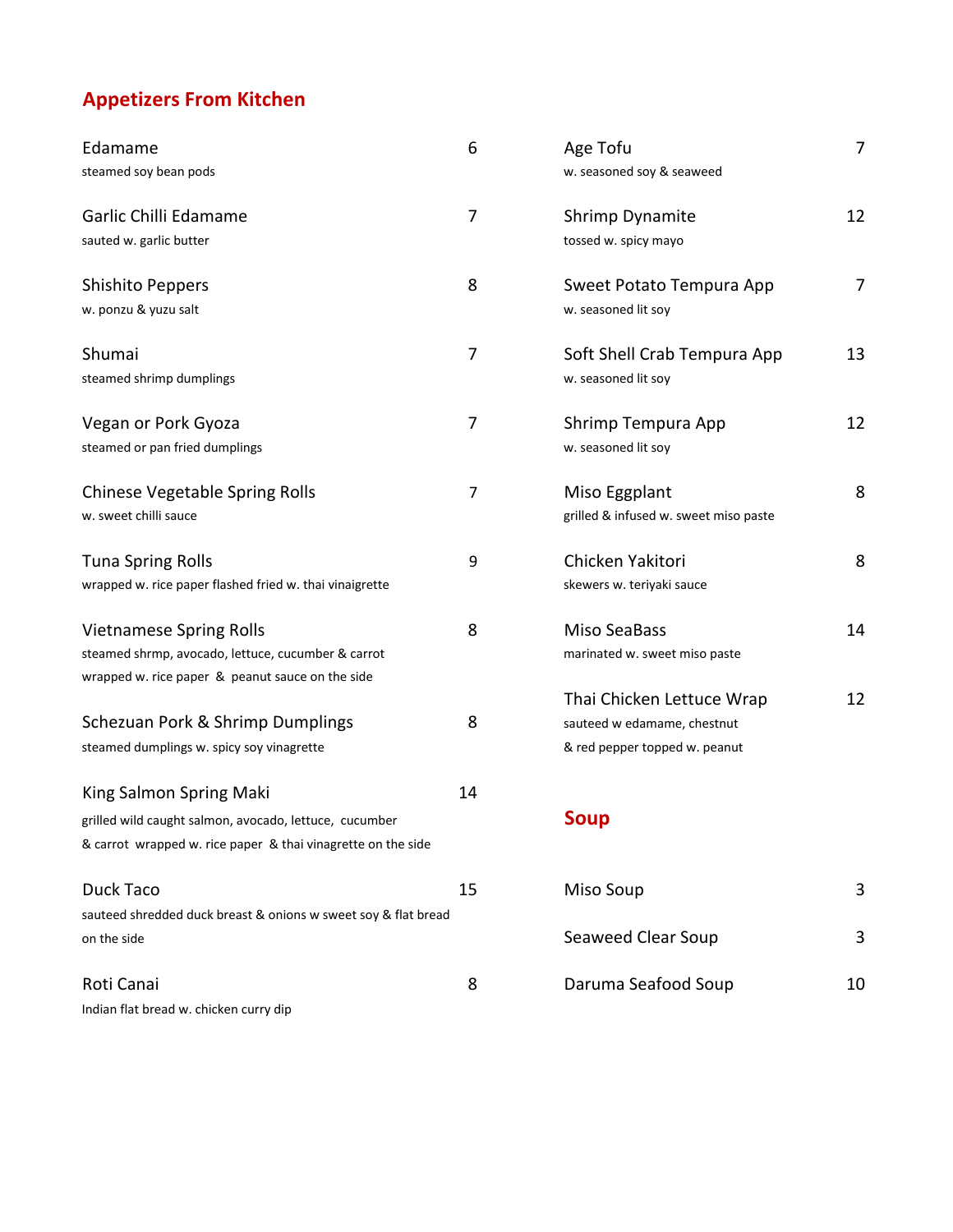# **Apetizers From Sushi Bar Rice Free Maki**

| Daruma TarTar                                                   | 15 | Cali Wrap                                  | 13     |
|-----------------------------------------------------------------|----|--------------------------------------------|--------|
| chopped spicy tuna or salmon w. seaweed chips                   |    | kani, avocado & fish eggs wrapped          |        |
|                                                                 |    | w. cucumber                                |        |
| Yellowtail Guacamole                                            | 15 | Naruto Maki                                | 15     |
| diced yellowtail w. ginger soy & tobiko                         |    | sashimi & kani, avocado, fish eggs wrapped |        |
|                                                                 |    | w. cucumber                                |        |
| Sesame Crusted Tuna Salad                                       | 15 | Crunchy Spicy Tuna Wrap                    | 15     |
| w. thai vinaigrette & mango                                     |    | wrapped w. cucumber                        |        |
| Tataki                                                          | 14 | Create Your Own Wrap                       | varies |
| choice of tuna or salmon lightly seared w. ponzu sauce          |    | wrapped w. cucumber                        |        |
| Citrus Ponzu Sashimi Salad                                      | 15 | <b>Salad</b>                               |        |
| assorted raw fish, kani, mix greens & avocado                   |    |                                            |        |
|                                                                 |    | Seaweed Salad                              | 7      |
| Yellowtail Jalepeno                                             | 14 |                                            |        |
| w ponzu & spicy sauce                                           |    | <b>Ginger House Salad</b>                  | 6      |
|                                                                 |    | add Avocado +2 add Kani +5                 |        |
| <b>White Tuna Truffle</b>                                       | 15 |                                            |        |
| caramalized red onions, rice pops & served w. black truffle soy |    | Crispy Salmon Skin Salad                   | 10     |
|                                                                 |    | mix greens, seaweed salad & ponzu          |        |
| Salmon w. micro garlic crutons                                  | 14 |                                            |        |
| w. ponzu & sesame                                               |    | Mayo Kani Salad                            | 9      |
|                                                                 |    | crabstick, cucumber, fish eggs,            |        |
| <b>Tuna Pizza</b>                                               | 15 | scallions & spicy mayo                     |        |
| w. guacomole, red onions, fish eggs, rice pop, spicy mayo &     |    |                                            |        |
| sweet soy                                                       |    |                                            |        |

| Cali Wrap                                  | 13     |
|--------------------------------------------|--------|
| kani, avocado & fish eggs wrapped          |        |
| w. cucumber                                |        |
| Naruto Maki                                | 15     |
| sashimi & kani, avocado, fish eggs wrapped |        |
| w. cucumber                                |        |
| Crunchy Spicy Tuna Wrap                    | 15     |
| wrapped w. cucumber                        |        |
| Create Your Own Wrap                       | varies |
| wrapped w. cucumber                        |        |
|                                            |        |
| <b>Salad</b>                               |        |
|                                            |        |
| Seaweed Salad                              | 7      |
|                                            |        |
| Ginger House Salad                         | 6      |
| add Avocado +2 add Kani +5                 |        |
|                                            |        |
| Crispy Salmon Skin Salad                   | 10     |
| mix greens, seaweed salad & ponzu          |        |
|                                            |        |

## **Sushi / Sashimi A LA CARTE**

| Tuna                     | 3.25 | Egg Omelete          | 2.5 |
|--------------------------|------|----------------------|-----|
| <b>Black Pepper Tuna</b> | 3.25 | Eel                  | 4   |
| Salmon                   | 3.25 | Ikura (Salmon Roe)   | 5   |
| Salmon Belly             | 3.5  | Scallop (Wild)       | 6   |
| Smoked Salmon            | 3.5  | <b>Spicy Scallop</b> | 6.5 |
| King Salmon              | 4    | Masago               | 3   |
| Yellowtail               | 3.75 | Tobiko               | 3   |
| <b>Yellowtail Belly</b>  | 4.25 | Shrimp               | 3   |
| Super White Tuna         | 3.5  | Crabstick            | 2.5 |
| Lobster Salad            | 5    | Inari                | 2.5 |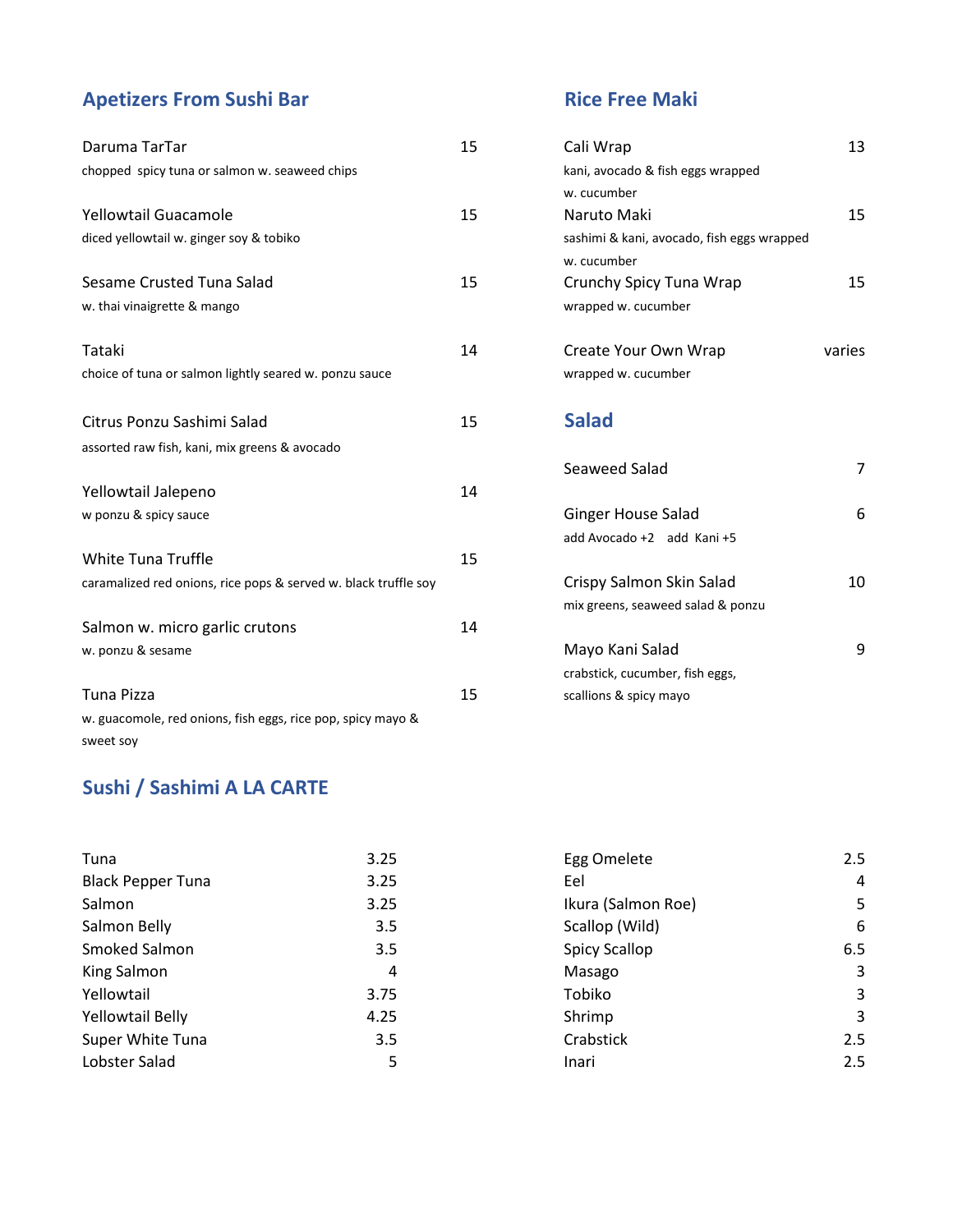## **Bar Entree w. miso soup or house salad**

| Sushi Entree                                        | 28 |                     | Spicy Maki Combo                                             |                 |             | 20 |
|-----------------------------------------------------|----|---------------------|--------------------------------------------------------------|-----------------|-------------|----|
| chef's choice: 9 pcs sushi & spicy tuna roll        |    |                     | spicy california, spicy tuna & spicy salmon                  |                 |             |    |
| Sashimi Entree                                      | 30 | <b>Trinity Tuna</b> |                                                              |                 |             | 20 |
| chef's choice 16 pcs fresh raw fish                 |    |                     | 1 crunchy, 1 spicy & 1 tuna roll                             |                 |             |    |
| Sushi & Sashimi Combo                               | 30 | Vegetable Sushi     |                                                              |                 |             | 16 |
| 5pcs sushi, 10pcs sashimi & spicy tuna roll         |    |                     | 7 pcs sushi & very veggie roll                               |                 |             |    |
| Chirashi                                            | 30 | Sushi For Two       |                                                              |                 |             | 65 |
| assorted sashimi & spicy tuna over sushi rice       |    |                     | chef's choice: 9 pcs sushi, california roll, spicy tuna roll |                 |             |    |
|                                                     |    |                     | & 2 special rolls from sushi & sashimi for 2 selections      |                 |             |    |
| Tuna Sushi or Sashimi Dinner                        | 27 |                     |                                                              |                 |             |    |
| 7 pcs sushi & spicy tuna roll                       |    |                     | Sushi & Sashimi For Two                                      |                 |             | 85 |
|                                                     |    |                     | chef's choice: 15 pcs sashimi, 9 pcs sushi, california roll  |                 |             |    |
| Triple Sushi or Sashimi Dinner                      | 29 |                     | spicy tuna roll & 2 special rolls from sushi from below :    |                 |             |    |
| 3pcs or tuna, salmon & yellowtail & spicy tuna roll |    |                     |                                                              |                 |             |    |
|                                                     |    | Daruma              | Salmon Mango                                                 |                 | Rainbow     |    |
| Maki Combo                                          | 19 | Cr. Jalepeno        |                                                              | <b>Hot Tuna</b> | Very Salmon |    |
| 1 tuna, 1 salmon, & 1 california                    |    | Triplet             | Very Tuna                                                    |                 | Dragon      |    |

## **Entree from Kitchen w. miso soup or salad**

|  |  |  |  |  | Sizzling Teriyaki Platter |  |
|--|--|--|--|--|---------------------------|--|
|--|--|--|--|--|---------------------------|--|

| served w. broccoli, carrots, baby corn & noodle |    |                   | infused w. miso paste                           |
|-------------------------------------------------|----|-------------------|-------------------------------------------------|
| Tofu                                            | 15 | Combo<br>25       |                                                 |
| Chicken                                         | 18 | (choice of any 2) | <b>Grilled King Salmon</b>                      |
| Salmon                                          | 20 |                   | wild caught w. miso glazed & sauteed vegetables |
| Ribeye Steak                                    | 26 |                   |                                                 |
| Shrimp                                          | 20 |                   | Garlic Ribeye Steak                             |

### Hibachi

| served w. broccoli, carrots, onions, mushroooms |    |                   |    | <b>Malaysian Curry Pot</b>                     |
|-------------------------------------------------|----|-------------------|----|------------------------------------------------|
| baby corn & zucchini w. sesame mustard soy      |    |                   |    | vegetables w. spicy coconut sauce & black rice |
| Vegetable                                       | 15 | Combo             | 25 | choice of tofu/chicken +2 / shrimp +3          |
| Chicken                                         | 18 | (choice of any 2) |    |                                                |
| Salmon                                          | 20 |                   |    | Unagi Don                                      |
| <b>Ribeye Steak</b>                             | 26 |                   |    | broiled eel over rice                          |
| Shrimp                                          | 20 |                   |    |                                                |
|                                                 |    |                   |    | Chicken Katsu                                  |

| Tempura Style                                                 | 15 | lighlty breast chicken breast |
|---------------------------------------------------------------|----|-------------------------------|
| lightly battered w. seasoned soy                              |    |                               |
| choice of vegetables, chicken $+3$ , shrimp $+5$ , combo $+5$ |    |                               |

|                                                     |    |                   |    |                       |                            | & 2 special rolls from sushi & sashimi for 2 selections     |             |    |
|-----------------------------------------------------|----|-------------------|----|-----------------------|----------------------------|-------------------------------------------------------------|-------------|----|
| Tuna Sushi or Sashimi Dinner                        |    |                   | 27 |                       |                            |                                                             |             |    |
| 7 pcs sushi & spicy tuna roll                       |    |                   |    |                       | Sushi & Sashimi For Two    |                                                             |             | 85 |
|                                                     |    |                   |    |                       |                            | chef's choice: 15 pcs sashimi, 9 pcs sushi, california roll |             |    |
| Triple Sushi or Sashimi Dinner                      |    |                   | 29 |                       |                            | spicy tuna roll & 2 special rolls from sushi from below :   |             |    |
| 3pcs or tuna, salmon & yellowtail & spicy tuna roll |    |                   |    |                       |                            |                                                             |             |    |
|                                                     |    |                   |    | Daruma                | Salmon Mango               |                                                             | Rainbow     |    |
| Maki Combo                                          |    |                   | 19 | Cr. Jalepeno          |                            | Hot Tuna                                                    | Very Salmon |    |
| 1 tuna, 1 salmon, & 1 california                    |    |                   |    | Triplet               | Very Tuna                  |                                                             | Dragon      |    |
| <b>Entree from Kitchen w. miso soup or salad</b>    |    |                   |    |                       |                            |                                                             |             |    |
| Sizzling Teriyaki Platter                           |    |                   |    | <b>Miso Seabass</b>   |                            |                                                             |             | 29 |
| served w. broccoli, carrots, baby corn & noodle     |    |                   |    | infused w. miso paste |                            |                                                             |             |    |
| Tofu                                                | 15 | Combo             | 25 |                       |                            |                                                             |             |    |
| Chicken                                             | 18 | (choice of any 2) |    |                       | <b>Grilled King Salmon</b> |                                                             |             | 25 |
| Salmon                                              | 20 |                   |    |                       |                            | wild caught w. miso glazed & sauteed vegetables             |             |    |
| <b>Ribeye Steak</b>                                 | 26 |                   |    |                       |                            |                                                             |             |    |
| Shrimp                                              | 20 |                   |    |                       | Garlic Ribeye Steak        |                                                             |             | 26 |
|                                                     |    |                   |    |                       | w. vietnamese fried rice   |                                                             |             |    |
| Hibachi                                             |    |                   |    |                       |                            |                                                             |             |    |
| served w. broccoli, carrots, onions, mushroooms     |    |                   |    |                       | Malaysian Curry Pot        |                                                             |             | 16 |
| baby corn & zucchini w. sesame mustard soy          |    |                   |    |                       |                            | vegetables w. spicy coconut sauce & black rice              |             |    |
| Vegetable                                           | 15 | Combo             | 25 |                       |                            | choice of tofu/chicken +2 / shrimp +3                       |             |    |
| Chicken                                             | 18 | (choice of any 2) |    |                       |                            |                                                             |             |    |
| Salmon                                              | 20 |                   |    | Unagi Don             |                            |                                                             |             | 21 |
| <b>Ribeye Steak</b>                                 | 26 |                   |    | broiled eel over rice |                            |                                                             |             |    |
| Shrimp                                              | 20 |                   |    |                       |                            |                                                             |             |    |
|                                                     |    |                   |    | Chicken Katsu         |                            |                                                             |             | 18 |
|                                                     |    |                   |    |                       |                            |                                                             |             |    |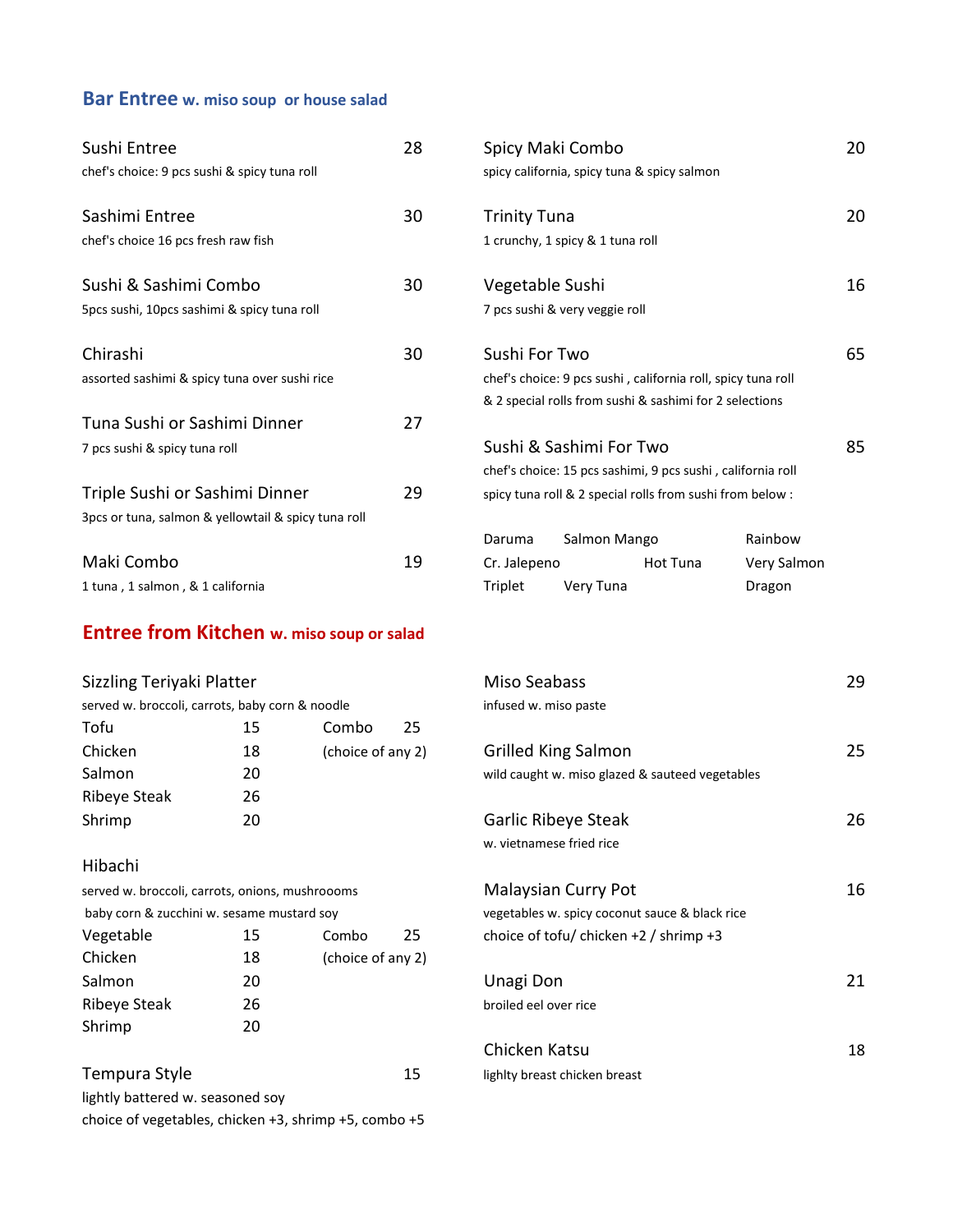# **Signature Maki**

| Daruma                                                          | 15   | Green Dragon                                    | 14 |
|-----------------------------------------------------------------|------|-------------------------------------------------|----|
| shrimp tempura roll topped w. eel, smoked                       |      | shrimp tempura roll topped w. avocado,          |    |
| salmon & avocado                                                |      | sweet soy, spicy mayo, crispy seaweed           |    |
|                                                                 |      | & fish eggs                                     |    |
| Passage To India                                                | 14.5 | <b>Dream Comes True</b>                         | 15 |
| crunchy spicy tuna, avocado & eel wrapped w.                    |      | crunchy spicy white tuna avocado roll           |    |
| indian pancake w. curry aioli & sweet soy                       |      | topped w. tuna, salmon, yellowtail, lemon,      |    |
|                                                                 |      | cliantro & fish egg w. yuzu miso sauce          |    |
| <b>Spicy Tuna Crispy Rice</b>                                   | 14   | When Lobster Meets Shrimp                       | 15 |
| w. sweet soy & jalepeno                                         |      | shrimp tempura roll topped w. lobster salad     |    |
|                                                                 |      | & tri color fish eggs                           |    |
| Godzilla                                                        | 14   | <b>Rising Star</b>                              | 14 |
| tuna, salmon, white fish roll flashed fried topped              |      | black pepper tuna roll topped w. spicy          |    |
| w. spicy mayo, sweet soy, fish eggs & scallions                 |      | salmon, sweet soy, wasabi mayo & potato         |    |
|                                                                 |      | crisp                                           |    |
| Very Tuna                                                       | 14   | Sunset                                          | 14 |
| spicy tuna roll topped w. tuna, avocado & sweet soy             |      | shrimp tempura roll topped w. spicy tuna,       |    |
|                                                                 |      | sesame soy                                      |    |
| Hamachilli                                                      | 14.5 | Crunchy Jalepeno                                | 14 |
| spicy yellowtail & cucumber roll topped w. yellowtail, avocado, |      | crunchy spicy tuna roll topped w.               |    |
| chilli oil, fish eggs & balsamic soy                            |      | spicy yellowtail, jalapeno & spicy sauce        |    |
| Sweet Heat                                                      | 14   | <b>Nutty Fish</b>                               | 15 |
| crunchy spicy yellowtail roll topped w. avocado, salmon,        |      | salmon avocado roll topped w. lightly           |    |
| tuna & sweet tobiko sauce                                       |      | torched white tuna, house special sauce,        |    |
|                                                                 |      | peanuts & scallions                             |    |
| Summery                                                         | 14   | Cherry Blossom (rice free)                      | 15 |
| mango & cucumber roll topped w. spicy salmon, sesame soy        |      | spicy tuna, kani, avocado & mango roll          |    |
| tempura flakes, scallions & fish eggs                           |      | topped w. tuna, salmon, avocado, fish eggs,     |    |
|                                                                 |      | scallions, ginger soy & chilli oil              |    |
| Salmon Mango                                                    | 14   | Splendid (soysheet)                             | 14 |
| mango, avocado, & tricolor fish eggs topped w. salmon           |      | spicy tuna, salmon, yellowtail, avocado &       |    |
| & avocado                                                       |      | jalepeno roll, topped w. wasabi tobiko<br>sauce |    |
| <b>Bluecrab Rainbow</b>                                         | 16   | Sea Dragon                                      | 16 |
| bluecrab california roll topped w. tuna, salmon, yellowtail     |      | bluecrab california topped w. eel               |    |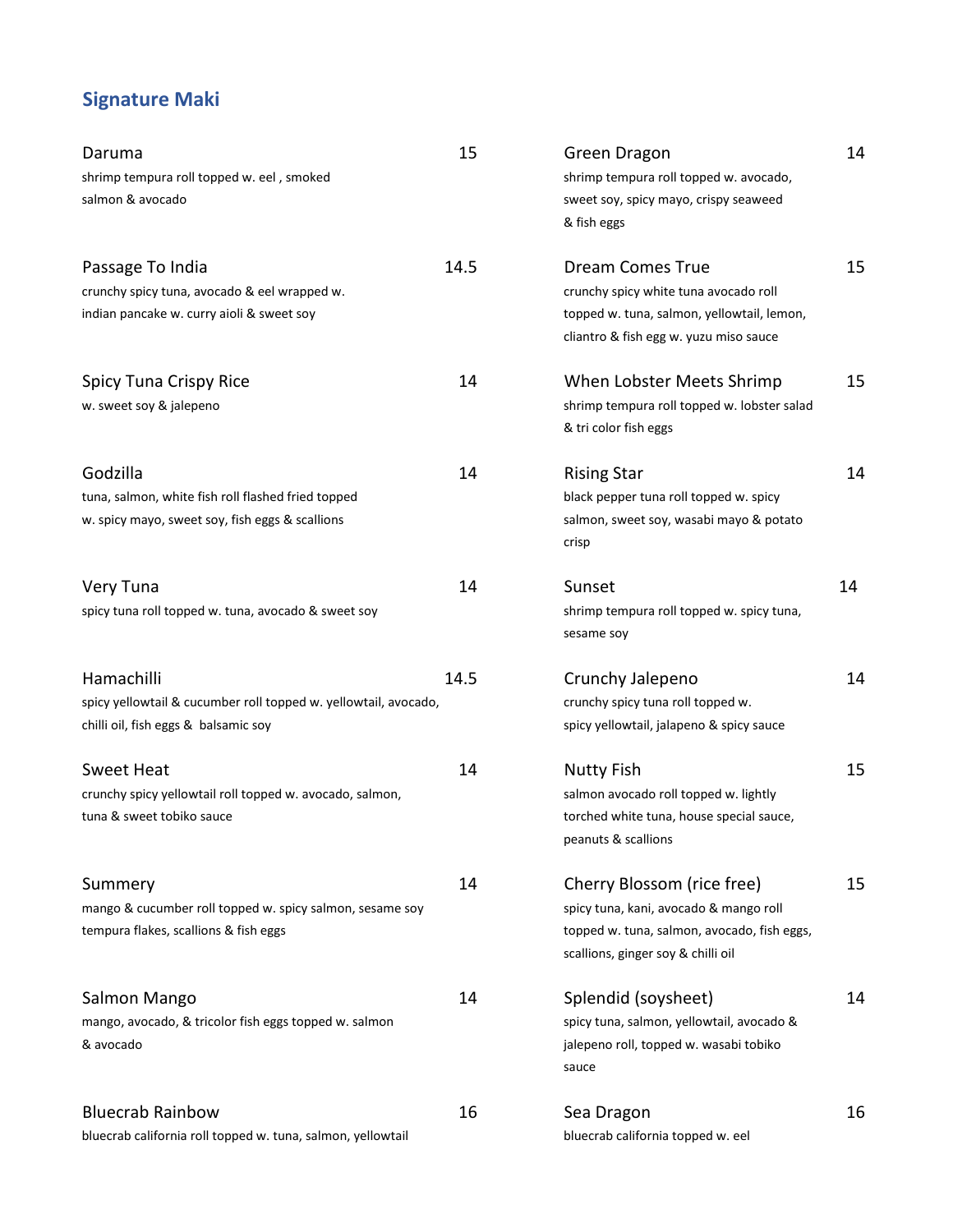# **Maki Rolls / Hand Rolls**

| Tuna or Salmon                                                                                | $\overline{7}$ | California                                          | 6              |
|-----------------------------------------------------------------------------------------------|----------------|-----------------------------------------------------|----------------|
| <b>Yellowtail Scallions</b>                                                                   | 8              | Avocado                                             | 5              |
| Super White Tuna                                                                              | 8              | <b>Sweet Potato</b>                                 | $\overline{7}$ |
| Spicy Salmon or Tuna                                                                          | 8              | Cucumber                                            | 5              |
| Spicy Yellowtail or White Tuna                                                                | 9              | Very Veggie                                         | 8              |
| <b>Spicy Scallops</b>                                                                         | 12             | Baby Futomaki                                       | 9              |
| King Salmon Avocado                                                                           | 12             | Shrimp Tempura w. sweet soy                         | 9              |
| Rainbow<br>california roll topped w. assorted fish & avocado                                  | 13             | Soft Shell Crab<br>w.cucumber, avocado, & sweet soy | 13             |
| Eel Avocado or Cucumber                                                                       | 8              | Shrimp Avocado or Cucumber                          | 8              |
| Dragon<br>eel cucumber roll topped w avocado, fish eggs & sweet soy                           | 13             | Chicken Tempura<br>w. sweet soy                     | 8              |
| Dean Street<br>cooked salmon, avocado & sweet soy                                             | 8              | Philadelphia<br>smoked salmon & cream cheese        | 8              |
| <b>Bluecrab California</b><br>bluecrab, avocado, and fish eggs                                | 12             | Avocado Peanut                                      | 6              |
| Add scallions, jalepeno, mango or tempura flakes<br>Add spicy, cucumber, avocado or fish eggs |                | add 1<br>add 1                                      |                |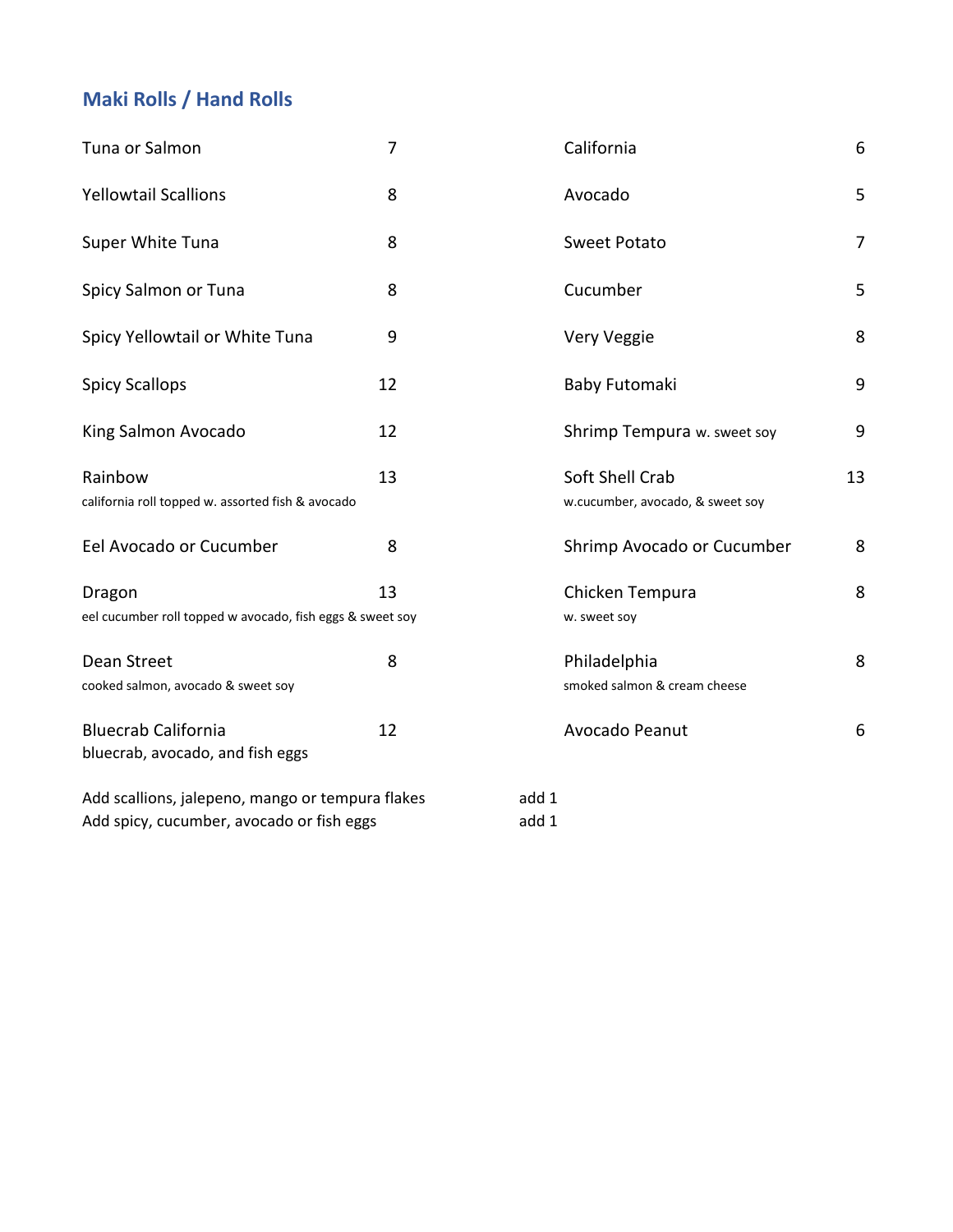# **RICE/ NOODLE**

| Yakimeshi                                          | 12 | Japanese Yaki Udon or Soba               | 12 |
|----------------------------------------------------|----|------------------------------------------|----|
| japanese fried rice                                |    | sauteed noodle choice of vegetables,     |    |
| choice of vegetable, chicken $+1$ or shrimp $+2$   |    | chicken $+1$ , shrimp $+2$               |    |
| Tempura Udon                                       | 16 | Japanese Udon Soup                       | 12 |
| lightly battered shrimp & vegetables on the side & |    | in broth choice of vegetable, chicken +1 |    |
| plain udon soup                                    |    | shrimp $+2$                              |    |
| Nabeyaki Udon                                      | 18 | Spicy Seafood Yaki Udon                  | 17 |
| chicken, mussels, egg & shrimp tempura in          |    | scallop, shrimp, mussels & vegetables    |    |
| udon soup                                          |    |                                          |    |